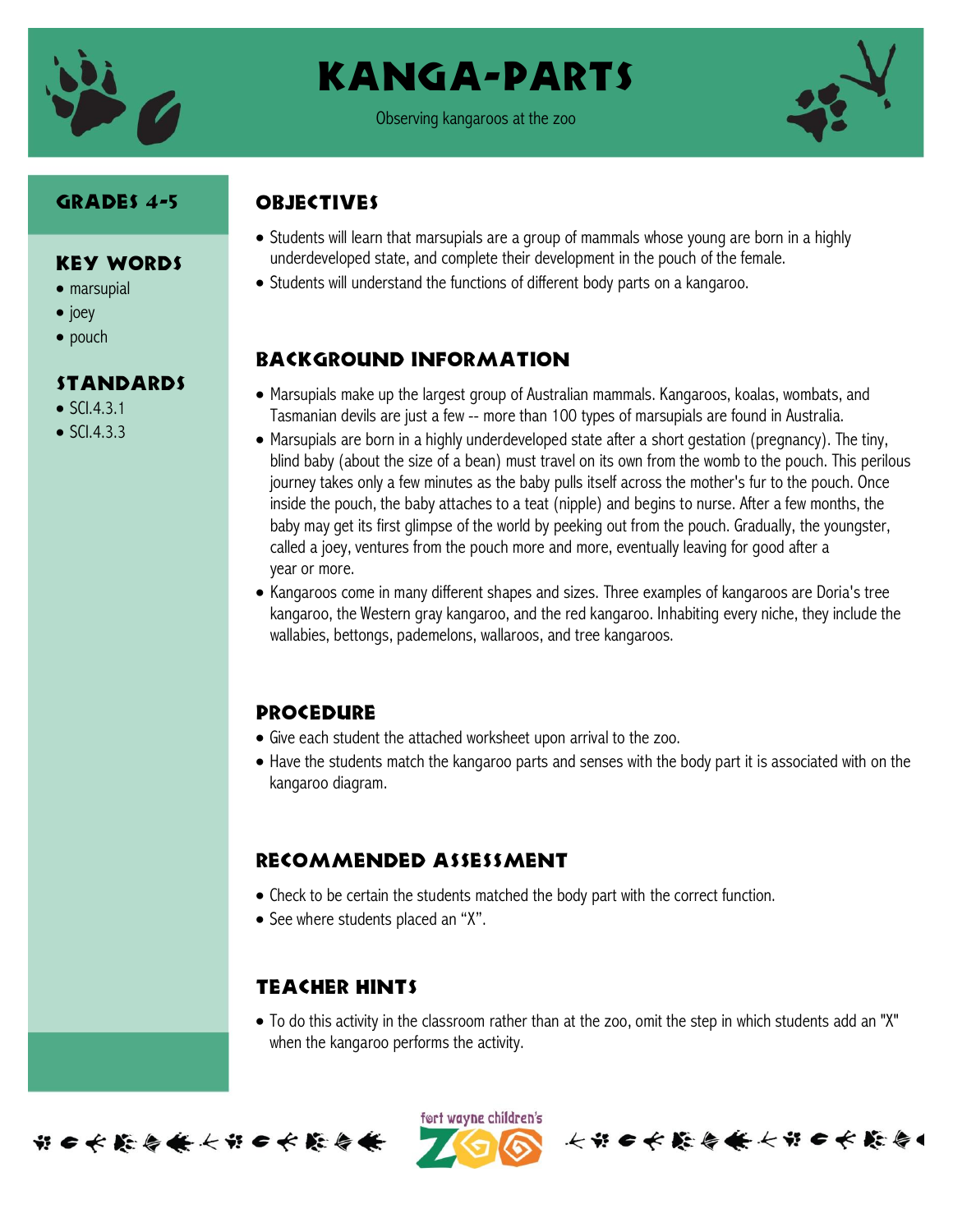

## Kanga-parts



#### Answer Key

- A. Nose
- B. Hind Leg
- C. Pouch
- D. Toes
- E. Mouth
- F. Tip of Ears
- G. Middle of ears
- H. Tail
- I. Fur





个出自大能停集大出自大能停。